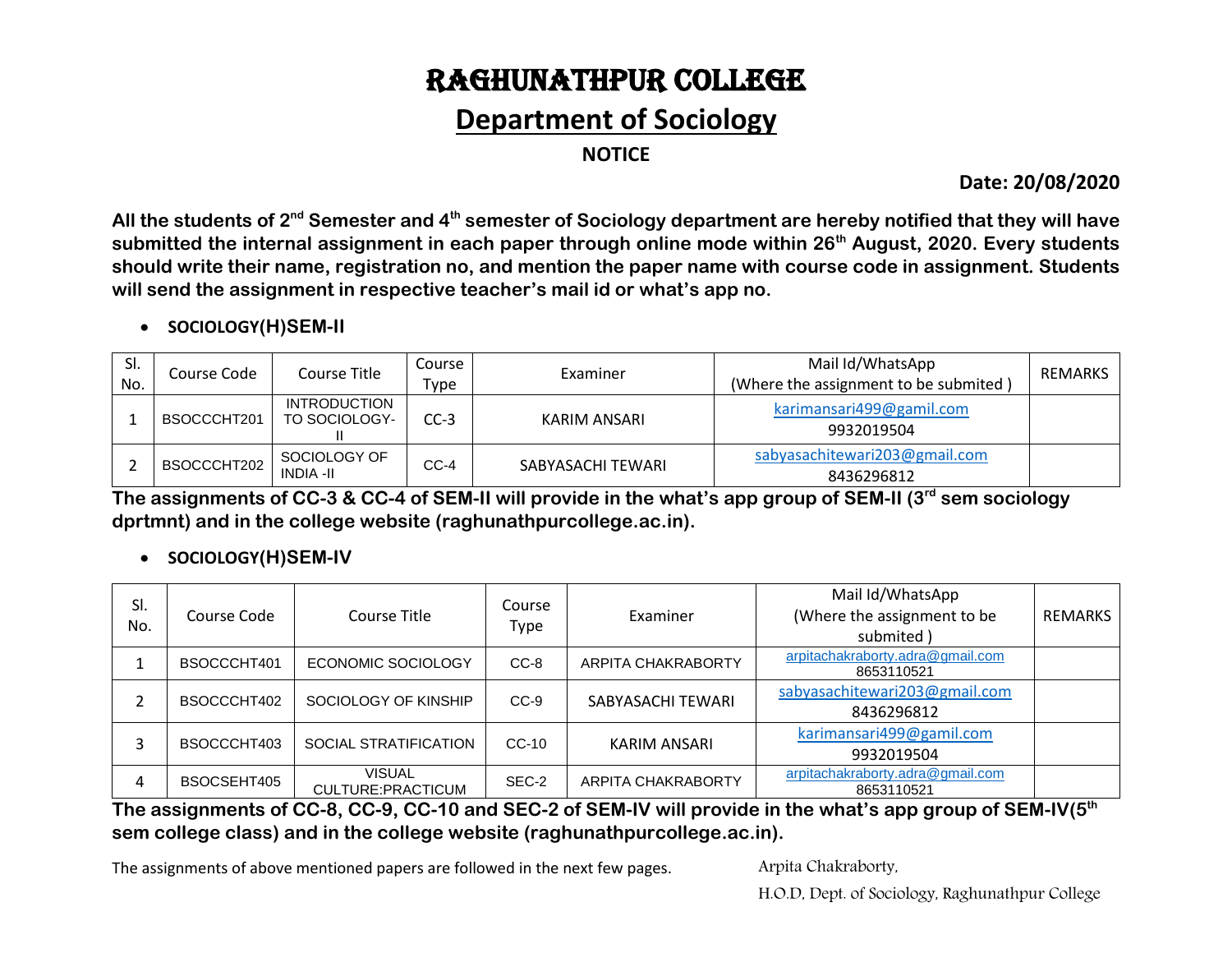## **(FOR 2nd SEM)**

| ❖ Course Title: INTRODUCTION TO SOCIOLOGY-II                                             | <b>Course Code: BSOCCCHT201</b> | <b>Course Type: CC-3</b> |  |  |  |  |
|------------------------------------------------------------------------------------------|---------------------------------|--------------------------|--|--|--|--|
|                                                                                          |                                 | $F.M=10$                 |  |  |  |  |
| Answer any one question.                                                                 |                                 | $10x1=10$                |  |  |  |  |
| 1. Discuss the theory of ICA according to Ralf Dahrendorf.                               |                                 |                          |  |  |  |  |
| 2. Discuss the theory of Pattern Variable according to Talcott Parsons.                  |                                 |                          |  |  |  |  |
| 3. Explain "development of self" according to George Hebert Mead.                        |                                 |                          |  |  |  |  |
| ❖ Course Title: SOCIOLOGY OF INDIA -II                                                   | <b>Course Code: BSOCCCHT202</b> | <b>Course Type: CC-4</b> |  |  |  |  |
| Answer any one question.                                                                 |                                 | $F.M=10$<br>$10X1 = 10$  |  |  |  |  |
| 1. Write a note on Chipko Movement.                                                      |                                 |                          |  |  |  |  |
| 2. What are the differences in the approaches of Gandhi & Ambedkar towards caste system? |                                 |                          |  |  |  |  |
| 3. Write an essay on Peasant Movement.                                                   |                                 |                          |  |  |  |  |

Arpita Chakraborty,

H.O.D, Dept. of Sociology, Raghunathpur College